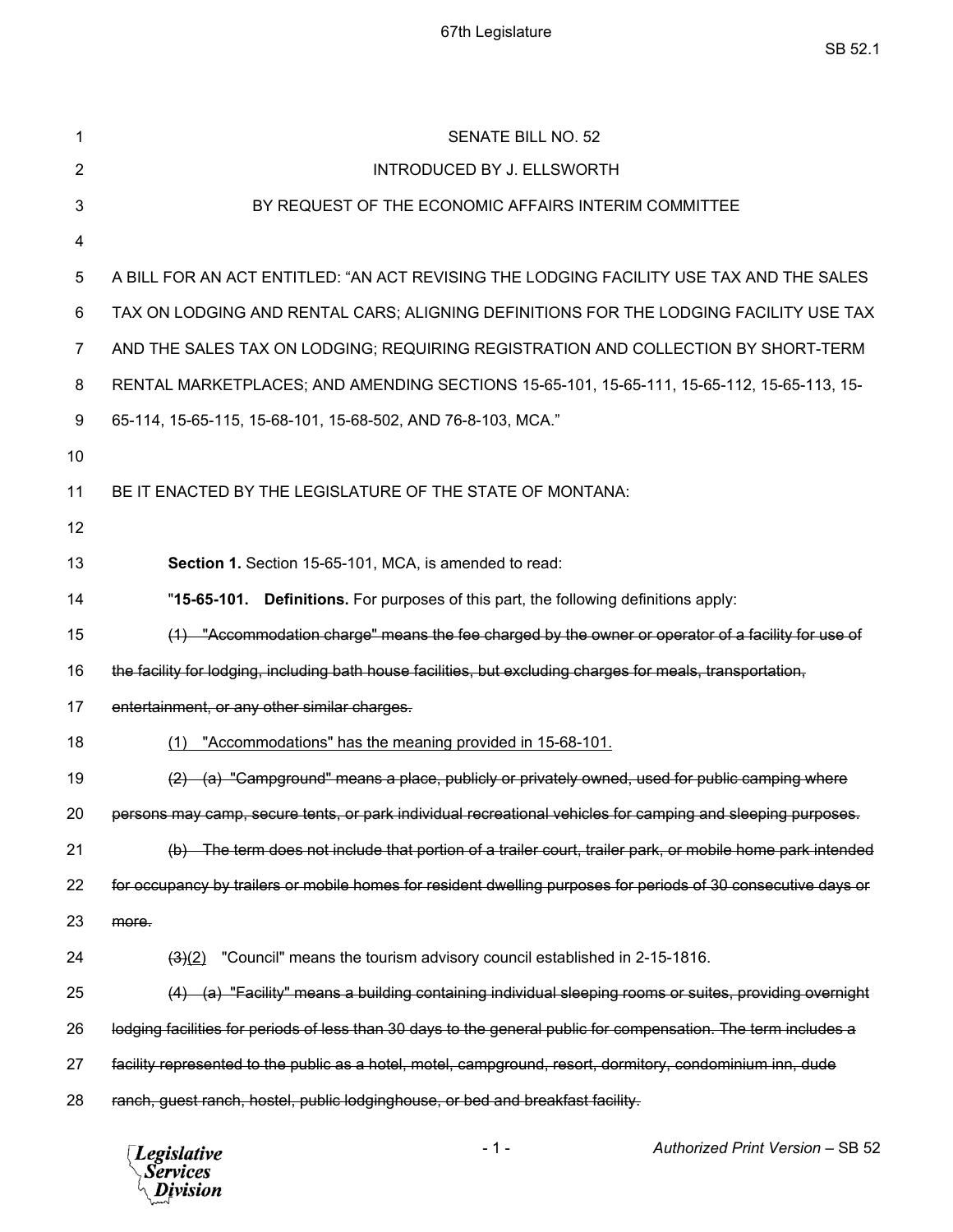| 1  | (b) The term does not include any health care facility, as defined in 50-5-101, or any facility owned by            |
|----|---------------------------------------------------------------------------------------------------------------------|
| 2  | a corporation organized under Title 35, chapter 2 or 3, that is used primarily by persons under the age of 18       |
| 3  | years for camping purposes, any hotel, motel, hostel, public lodginghouse, or bed and breakfast facility whose      |
| 4  | average daily accommodation charge for single occupancy does not exceed 60% of the amount authorized                |
| 5  | under 2-18-501 for the actual cost of lodging for travel within the state of Montana, or any other facility that is |
| 6  | rented solely on a monthly basis or for a period of 30 days or more.                                                |
| 7  | "Indian tourism region" includes the area recognized as being historically associated with the<br>(5)(3)            |
| 8  | seven federally recognized reservations in Montana and the Little Shell Chippewa tribe.                             |
| 9  | "Nonprofit convention and visitors bureau" means a nonprofit corporation organized under<br>(6)(4)                  |
| 10 | Montana law and recognized by a majority of the governing body in the city, consolidated city-county, resort        |
| 11 | area, or resort area district in which the bureau is located.                                                       |
| 12 | "Person" has the meaning provided in 15-68-101.<br>(5)                                                              |
| 13 | "Purchaser" has the meaning provided in 15-68-101.<br>(6)                                                           |
| 14 | "Regional nonprofit tourism corporation" means a nonprofit corporation organized under Montana<br>(7)               |
| 15 | law and recognized by the council as the entity for promoting tourism within one of several regions established     |
| 16 | by executive order of the governor.                                                                                 |
| 17 | (8)<br>"Resort area" means an area established pursuant to 7-6-1508.                                                |
| 18 | "Resort area district" has the meaning provided in 7-6-1501.<br>(9)                                                 |
| 19 | (10) "Sales price" has the meaning provided in 15-68-101.                                                           |
| 20 | (11) "Seller" has the meaning provided in 15-68-101.                                                                |
| 21 | (12) "Short-term rental marketplace" has the meaning provided in 15-68-101."                                        |
| 22 |                                                                                                                     |
| 23 | Section 2. Section 15-65-111, MCA, is amended to read:                                                              |
| 24 | "15-65-111. Tax rate. (1) There is imposed on the user of a facility accommodations a tax at a rate                 |
| 25 | equal to 4% of the accommodation charge collected by the facility sales price paid by the purchaser.                |
| 26 | Accommodation charges do Sales price does not include charges for rooms-accommodations<br>(2)                       |
| 27 | used for purposes other than lodging."                                                                              |
| 28 |                                                                                                                     |

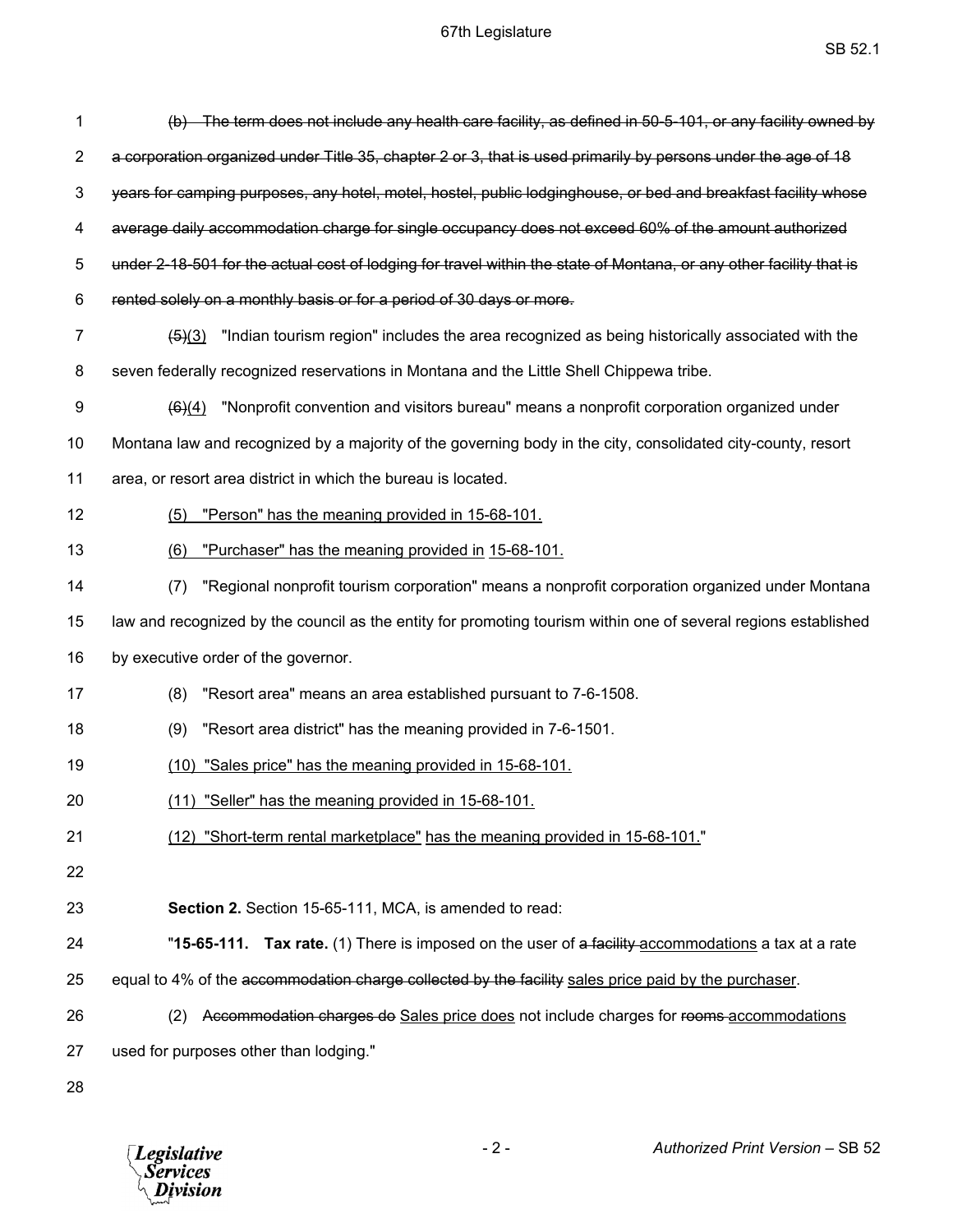| 1              | Section 3. Section 15-65-112, MCA, is amended to read:                                                              |
|----------------|---------------------------------------------------------------------------------------------------------------------|
| $\overline{2}$ | "15-65-112. Collection and reporting. (1) The owner or operator of a facility-seller of                             |
| 3              | accommodations shall collect the tax imposed by 15-65-111.                                                          |
| 4              | (2)<br>The owner or operator seller shall report to the department of revenue, at the end of each                   |
| 5              | calendar quarter, the gross receipts collected during that quarter attributable to accommodation charges for the    |
| 6              | use of the facility the sales price paid by the purchaser. The report is due on or before the last day of the month |
| $\overline{7}$ | following the end of the calendar quarter and must be accompanied by a payment in an amount equal to the tax        |
| 8              | required to be collected under subsection (1) this section.                                                         |
| 9              | The payment of the tax on the gross receipts must include any tax on the sales price that is<br>(3)                 |
| 10             | collected at the time of reservation unless the purchaser cancels the reservation or fails to appear for the        |
| 11             | reservation and the seller refunds the sales price to the purchaser for a canceled reservation in the same          |
| 12             | guarter in which the sales price was collected. The seller may apply to the department of revenue for the           |
| 13             | remitted tax portion of the canceled reservation if the refund is shown to be in a later quarter."                  |
| 14             |                                                                                                                     |
|                |                                                                                                                     |
| 15             | Section 4. Section 15-65-113, MCA, is amended to read:                                                              |
| 16             | "15-65-113. Audits -- records. (1) The department of revenue may audit the books and records of                     |
| 17             | any owner or operator-seller to ensure that the proper amount of tax imposed by 15-65-111 has been collected.       |
| 18             | An audit may be done on the premises of the ewner or operator of a facility-seller or at any other convenient       |
| 19             | location.                                                                                                           |
| 20             | (2) The department may request the owner or operator of a facility-seller to provide the department                 |
| 21             | with books, ledgers, registers, or other documents necessary to verify the correct amount of tax.                   |
| 22             | The owner or operator of a facility-seller shall maintain and have available for inspection by the<br>(3)           |
| 23             | department books, ledgers, registers, or other documents showing the collection of accommodation charges            |
| 24             | sales price and tax collections for the preceding 5 years.                                                          |
| 25             | Except in the case of a person who, with intent to evade the tax, purposely or knowingly files a<br>(4)             |
| 26             | false or fraudulent return violating the provisions of this part, the amount of tax due under any return must be    |
| 27             | determined by the department within 5 years after the return is made, and the department thereafter is barred       |

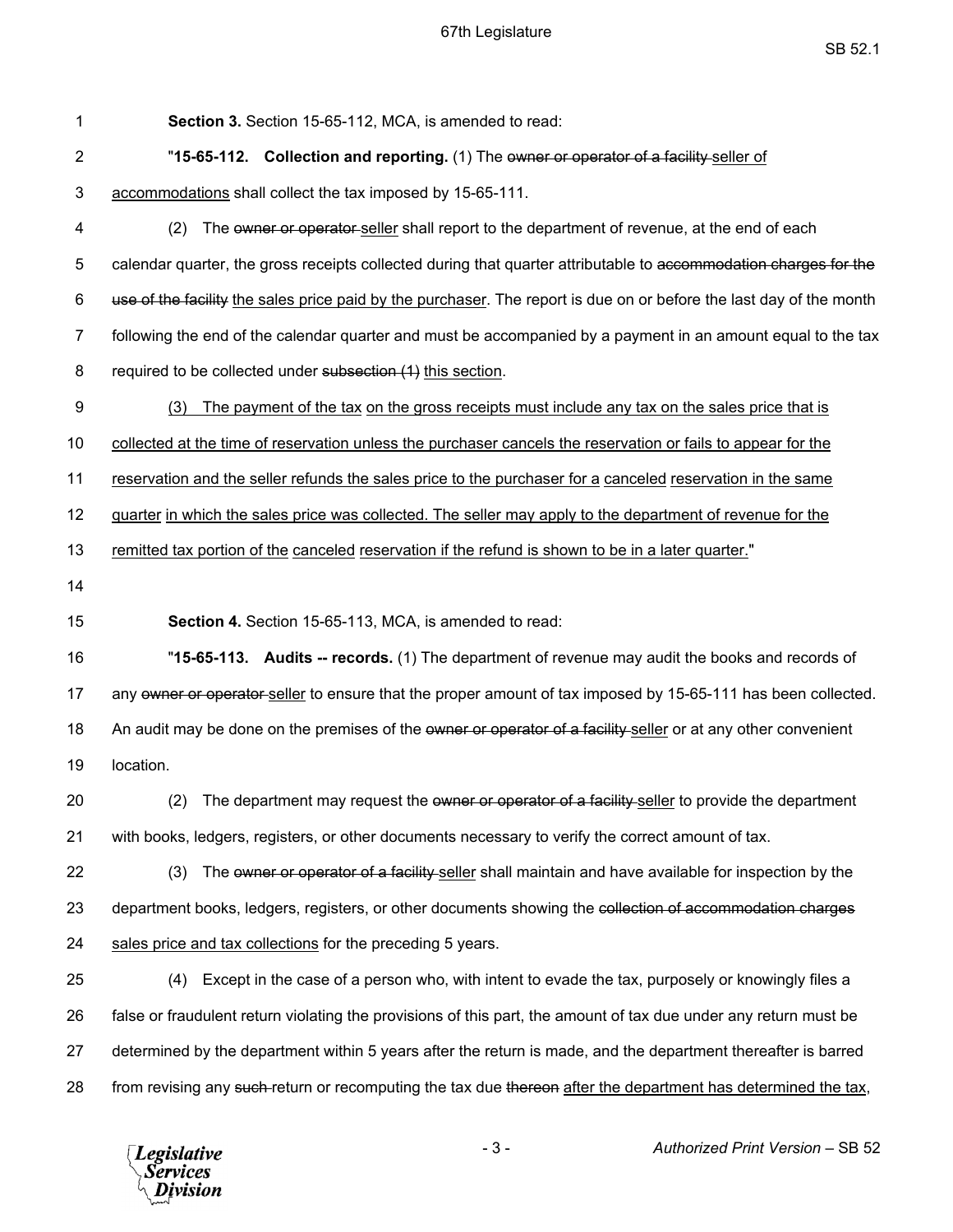| 1              | and no proceeding in court for the collection of the tax may be instituted unless notice of any additional tax is   |
|----------------|---------------------------------------------------------------------------------------------------------------------|
| $\overline{2}$ | provided within such the period.                                                                                    |
| 3              | An application for revision may be filed with the department by an owner or operator of a facility a<br>(5)         |
| 4              | seller within 5 years from the original due date of the return."                                                    |
| 5              |                                                                                                                     |
| 6              | Section 5. Section 15-65-114, MCA, is amended to read:                                                              |
| 7              | "15-65-114. Registration numberSeller's permit -- application to department -- collection by                        |
| 8              | short-term rental marketplace. (1) The owner or operator of a facility shall apply to the department of revenue     |
| 9              | for a registration number.                                                                                          |
| 10             | The application must be made on a form provided by the department.                                                  |
| 11             | (3) Upon completion of the application and delivery of the application to the department, the                       |
| 12             | department must assign a registration number to the owner, operator, or facility, as appropriate.                   |
| 13             | Before engaging in business within the state, a seller of accommodations must obtain a seller's<br>(1)              |
| 14             | permit in accordance with 15-68-401.                                                                                |
| 15             | A short-term rental marketplace shall register with the department of revenue and collect the tax<br>(2)            |
| 16             | imposed by this chapter as provided in [section 8]."                                                                |
| 17             |                                                                                                                     |
| 18             | Section 6. Section 15-65-115, MCA, is amended to read:                                                              |
| 19             | "15-65-115. Failure to pay or file -- penalty and interest -- review -- interest. (1) An owner or                   |
| 20             | operator of a facility A seller who fails to file the report as required by 15-65-112 must be assessed a penalty as |
| 21             | provided in 15-1-216. The department may waive any penalty as provided in 15-1-206.                                 |
| 22             | An owner or operator of a facility A seller who fails to make payment or fails to report and make<br>(2)            |
| 23             | payment as required by 15-65-112 must be assessed penalty and interest as provided in 15-1-216. The                 |
| 24             | department may waive any penalty pursuant to 15-1-206.                                                              |
| 25             | (a) If an owner or operator of a facility a seller fails to file the report required by 15-65-112 or if the<br>(3)  |
| 26             | department determines that the report understates the amount of tax due, the department may determine the           |
| 27             | amount of the tax due and assess that amount against the owner or operator seller. The provisions of 15-1-211       |
| 28             | apply to any assessment by the department. The taxpayer seller may seek review of the assessment pursuant           |

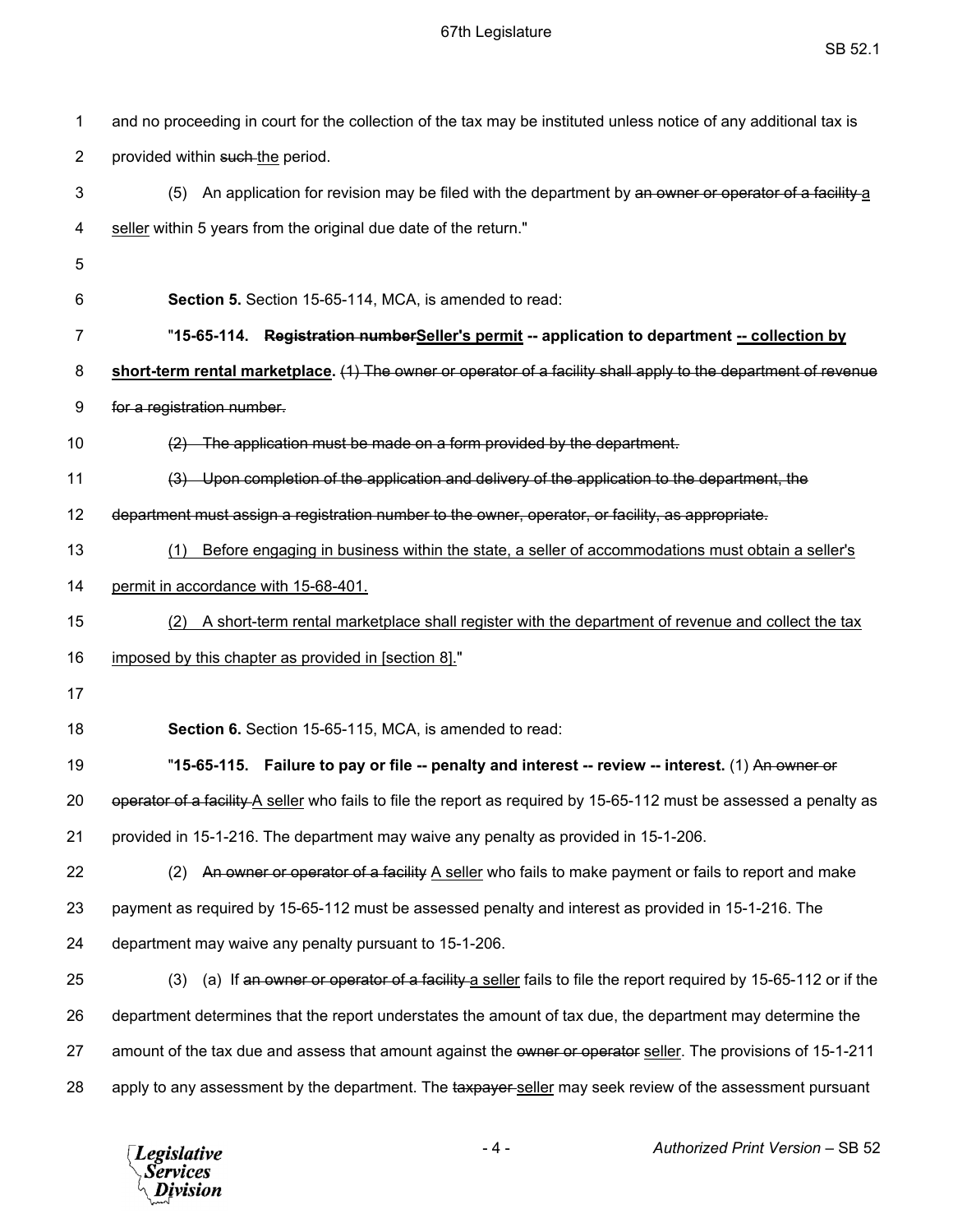1 to 15-1-211. 2 (b) When a deficiency is determined and the tax becomes final, the department shall mail a notice 3 and demand for payment to the owner or operator seller. Penalty and interest must be added to any deficiency 4 assessment as provided in 15-1-216." 5 6 **Section 7.** Section 15-68-101, MCA, is amended to read: 7 "**15-68-101. Definitions.** For purposes of this chapter, unless the context requires otherwise, the 8 following definitions apply: 9 (1) (a) "Accommodations" means a building or structure containing individual sleeping rooms or 10 suites that provides overnight lodging facilities for periods of less than 30 days to the general public for 11 compensation. 12 (b) Accommodations includes a facility or property represented to the public as a hotel, motel, 13 campground, resort, dormitory, condominium inn, dude ranch, guest ranch, hostel, public lodginghouse, or bed 14 and breakfast facility, or vacation home, home, apartment, timeshare, room, or rooms rented by or on behalf of 15 the owner or seller. 16 (c) The term does not include: 17 (i) a health care facility, as defined in 50-5-101 $\frac{1}{11}$ 18 (ii) any facility owned by a corporation organized under Title 35, chapter 2 or 3,; or 19 (iii) a facility that is used primarily by persons under 18 years of age for camping purposes, any hotel, 20 motel, hostel, public lodginghouse, or bed and breakfast facility whose average daily accommodation charge for 21 single occupancy does not exceed 60% of the amount authorized under 2-18-501 for the actual cost of lodging 22 for travel within the state of Montana, or any other facility that is rented solely on a monthly basis or for a period 23 of 30 days or more. 24 (2) (a) "Admission" means payment made for the privilege of being admitted to a facility, place, or 25 event. 26 (b) The term does not include payment for admittance to a movie theater or to a sporting event 27 sanctioned by a school district, college, or university. 28  $(3)(2)$  (a) "Base rental charge" means the following:



- 5 - *Authorized Print Version* – SB 52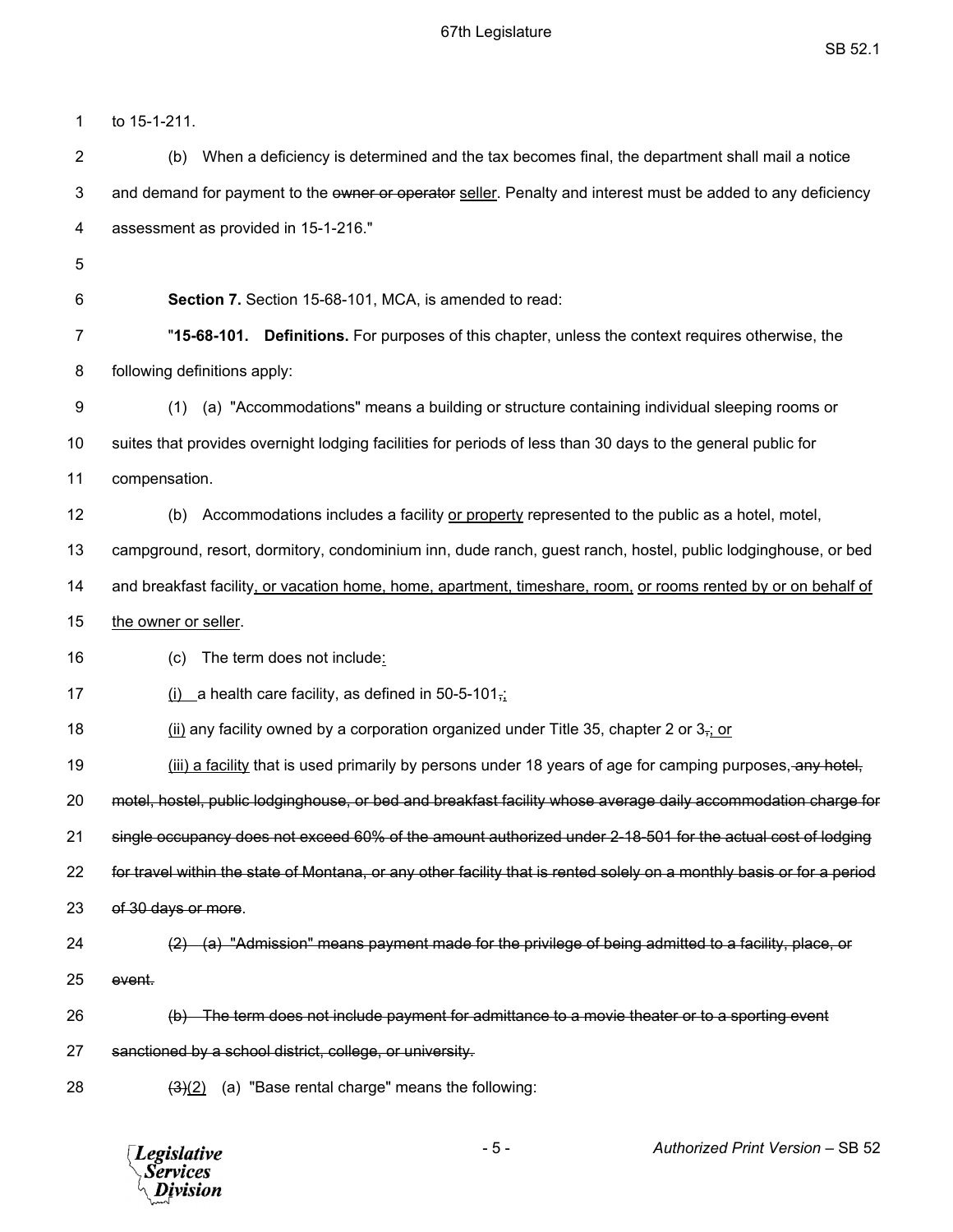# 67th Legislature

| 1  | charges for time of use of the rental vehicle and mileage, if applicable;<br>(i)                                    |
|----|---------------------------------------------------------------------------------------------------------------------|
| 2  | (ii) charges accepted by the renter for personal accident-insurance;                                                |
| 3  | (iii) charges for additional drivers or underage drivers; and or                                                    |
| 4  | (iv) charges for child safety restraints, luggage racks, ski racks, or other accessory equipment for the            |
| 5  | rental vehicle.                                                                                                     |
| 6  | The term does not include:<br>(b)                                                                                   |
| 7  | (i) rental vehicle price discounts allowed and taken;                                                               |
| 8  | (ii) rental charges or other charges or fees imposed on the rental vehicle owner or operator for the                |
| 9  | privilege of operating as a concessionaire at an airport terminal building;                                         |
| 10 | $(iii)(ii)$ motor fuel;                                                                                             |
| 11 | $(iv)(iii)$ intercity rental vehicle drop charges; or                                                               |
| 12 | taxes imposed by the federal government or by state or local governments.<br>(v)(iv)                                |
| 13 | (a) "Campground" means a place used for public camping where persons may camp, secure<br>(4)(3)                     |
| 14 | tents, or park individual recreational vehicles for camping and sleeping purposes.                                  |
| 15 | The term does not include that portion of a trailer court, trailer park, or mobile home park intended<br>(b)        |
| 16 | for occupancy by trailers or mobile homes for resident dwelling purposes for periods of 30 consecutive days or      |
| 17 | more.                                                                                                               |
| 18 | "Engaging in business" means carrying on or causing to be carried on any activity with the<br>$\left( 5\right) (4)$ |
| 19 | purpose of receiving direct or indirect benefit.                                                                    |
| 20 | (6) (a) "Lease", "leasing", or "rental" means any transfer of possession or control of tangible personal            |
| 21 | property for a fixed or indeterminate term for consideration. A lease or rental may include future options to       |
| 22 | purchase or extend.                                                                                                 |
| 23 | (b) Lease or rental includes agreements covering motor vehicles and trailers when the amount of                     |
| 24 | consideration may be increased or decreased by reference to the amount realized upon sale or disposition of         |
| 25 | the property, as defined in 26 U.S.C. 7701(h)(1).                                                                   |
| 26 | (c) The term does not include:                                                                                      |
| 27 | (i) a transfer of possession or control of property under a security agreement or deferred payment                  |
| 28 | plan that requires the transfer of title upon completion of the required payments;                                  |
|    |                                                                                                                     |

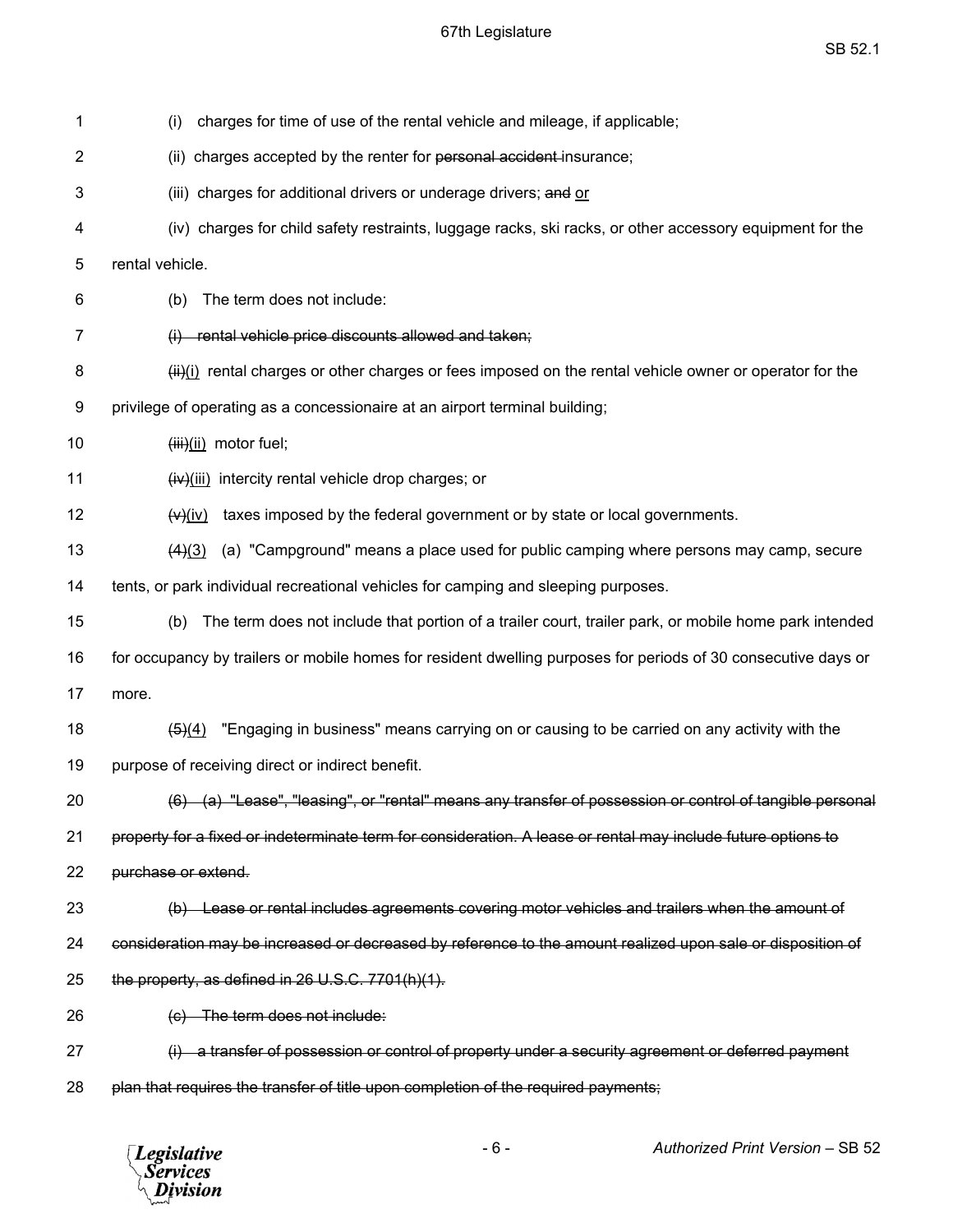| 1  | (ii) a transfer of possession or control of property under an agreement that requires the transfer of title    |
|----|----------------------------------------------------------------------------------------------------------------|
| 2  | upon completion of required payments and payment of an option price that does not exceed the greater of \$100  |
| 3  | or 1% of the total required payments; or                                                                       |
| 4  | (iii) providing tangible personal property with an operator if an operator is necessary for the equipment      |
| 5  | to perform as designed and not just to maintain, inspect, or set up the tangible personal property.            |
| 6  | (d) This definition must be used for sales tax and use tax purposes regardless of whether a                    |
| 7  | transaction is characterized as a lease or rental under generally accepted accounting principles, the Internal |
| 8  | Revenue Code, the Montana Uniform Commercial Code, or other provisions of federal, state, or local law.        |
| 9  | This definition must be applied only prospectively from the date of adoption and has no retroactive            |
| 10 | impact on existing leases or rentals.                                                                          |
| 11 | $(7)(5)$ (a) "Motor vehicle" means:                                                                            |
| 12 | $(i)$ a light vehicle as defined in 61-1-101,                                                                  |
| 13 | $(iii)$ a motorcycle as defined in 61-1-101 $\frac{1}{12}$                                                     |
| 14 | $(iii)$ a motor-driven cycle as defined in 61-1-101 $\frac{1}{12}$                                             |
| 15 | $(iv)$ a quadricycle as defined in 61-1-101,                                                                   |
| 16 | $(v)$ a motorboat or a sailboat as defined in 23-2-502 $\frac{1}{2}$                                           |
| 17 | (vi) a snowmobile, as defined in 61-1-101;                                                                     |
| 18 | (vii) a recreational vehicle, as defined in 61-1-101; or                                                       |
| 19 | (viii) an off-highway vehicle as defined in 23-2-801 that:                                                     |
| 20 | $\overline{(+)}$ is rented for a period of not more than 30 days;                                              |
| 21 | $\overline{H}(\overline{B})$ is rented without a driver, pilot, or operator; and                               |
| 22 | $(iii)(C)$ is designed to transport 15 or fewer passengers.                                                    |
| 23 | Motor vehicle includes:<br>(b)                                                                                 |
| 24 | a rental vehicle rented pursuant to a contract for insurance; and<br>(i)                                       |
| 25 | (ii) a truck, trailer, or semitrailer that has a gross vehicle weight of less than 22,000 pounds, that is      |
| 26 | rented without a driver, and that is used in the transportation of personal property.                          |
| 27 | The term does not include farm vehicles, machinery, or equipment.<br>(c)                                       |
| 28 | "Online hosting platform" means any person that provides an online application, software, website,<br>(6)      |

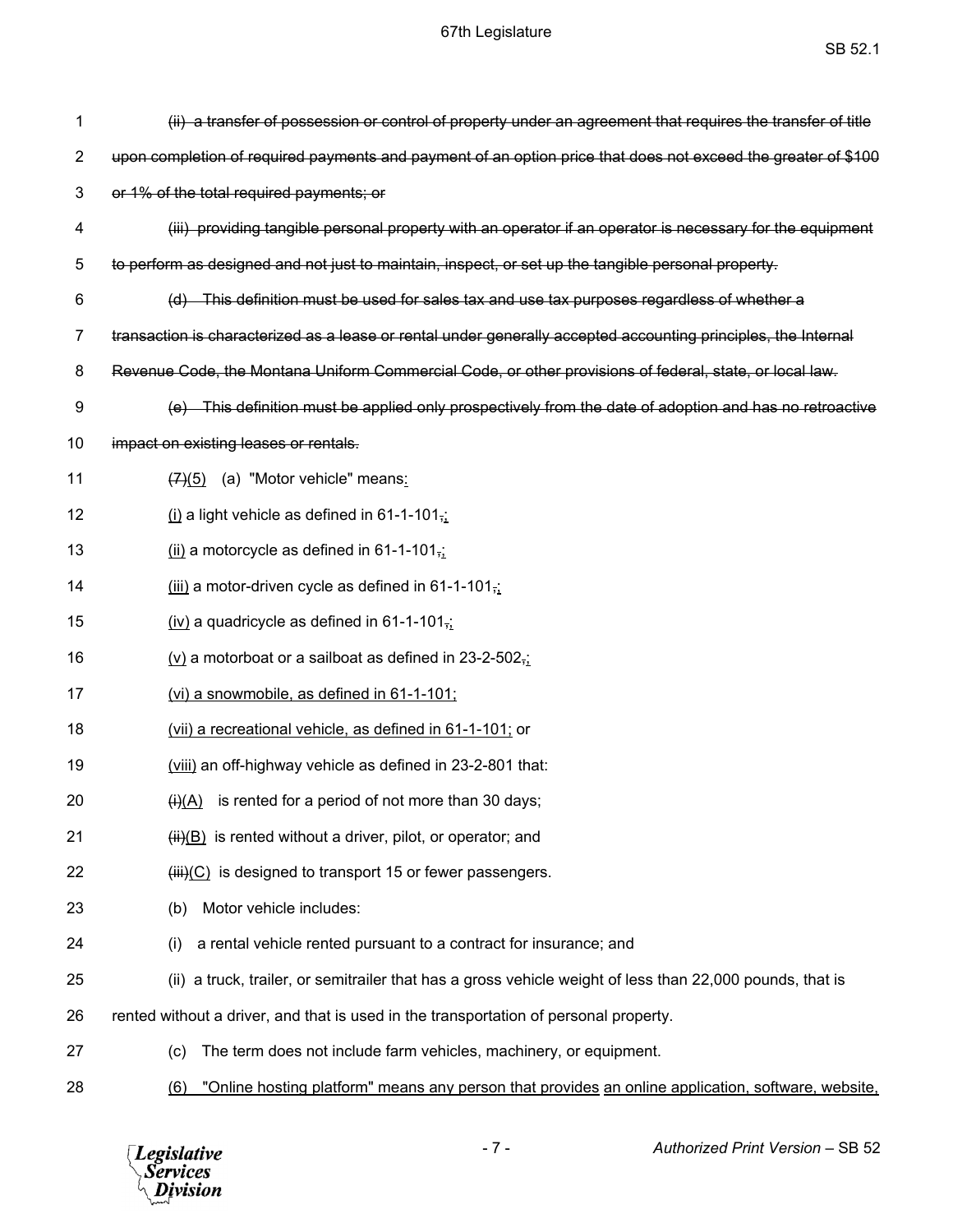1 or system through which a seller may advertise, rent, or furnish accommodations or rental vehicles, and 2 through which a purchaser may arrange for use of those accommodations or the use or lease of rental vehicles. 3 Online hosting platforms include any online travel company or third-party reservation intermediary that 4 facilitates the sale or use of accommodations or rental vehicles. 5 (8) "Permit" or "seller's permit" means a seller's permit as described in 15-68-401. 6  $(9)(7)$  "Person" means an individual, estate, trust, fiduciary, corporation, partnership, limited liability 7 company, limited liability partnership, online hosting platform, or any other legal entity. 8 (10)(8) "Purchaser" means a person to whom a sale of personal property accommodations or a rental 9 vehicle is made or to whom a service is furnished. 10 (11)(9) "Rental vehicle" means a motor vehicle that is used for or by a person other than the owner of 11 the motor vehicle through an arrangement and for consideration. 12 (12)(10) "Retail sale" means any sale, lease, or rental for any purpose other than for resale, sublease, 13 or subrent. 14 (13)(11) "Sale" or "selling" means the transfer-rental or use of property-accommodations or rental 15 vehicles for consideration or the performance of a service for consideration. 16 (14)(12) (a) "Sales price" applies to the measure subject to sales the tax under Title 15, chapter 65, 17 and this chapter and means the total amount or paid by the purchaser in the form of consideration, including 18 cash, credit, property, and services, for which personal property or sales of accommodations, rental vehicles, or 19 services are provided, sold, leased, or rented or valued in money, whether received in money or otherwise, 20 without any deduction for the following: 21 (i) the seller's cost of the property sold; 22 (ii) the cost of materials used, labor or service costs, interest, losses, all costs of transportation to the 23 seller, all taxes imposed on the seller, and any other expense of the seller; 24 (iii) charges by the seller for any services necessary to complete the sale, other than delivery and 25 installation charges; 26 (iv) delivery charges; or 27 (v) installation charges; 28 (vi) the value of exempt personal property given to the purchaser when taxable and exempt personal

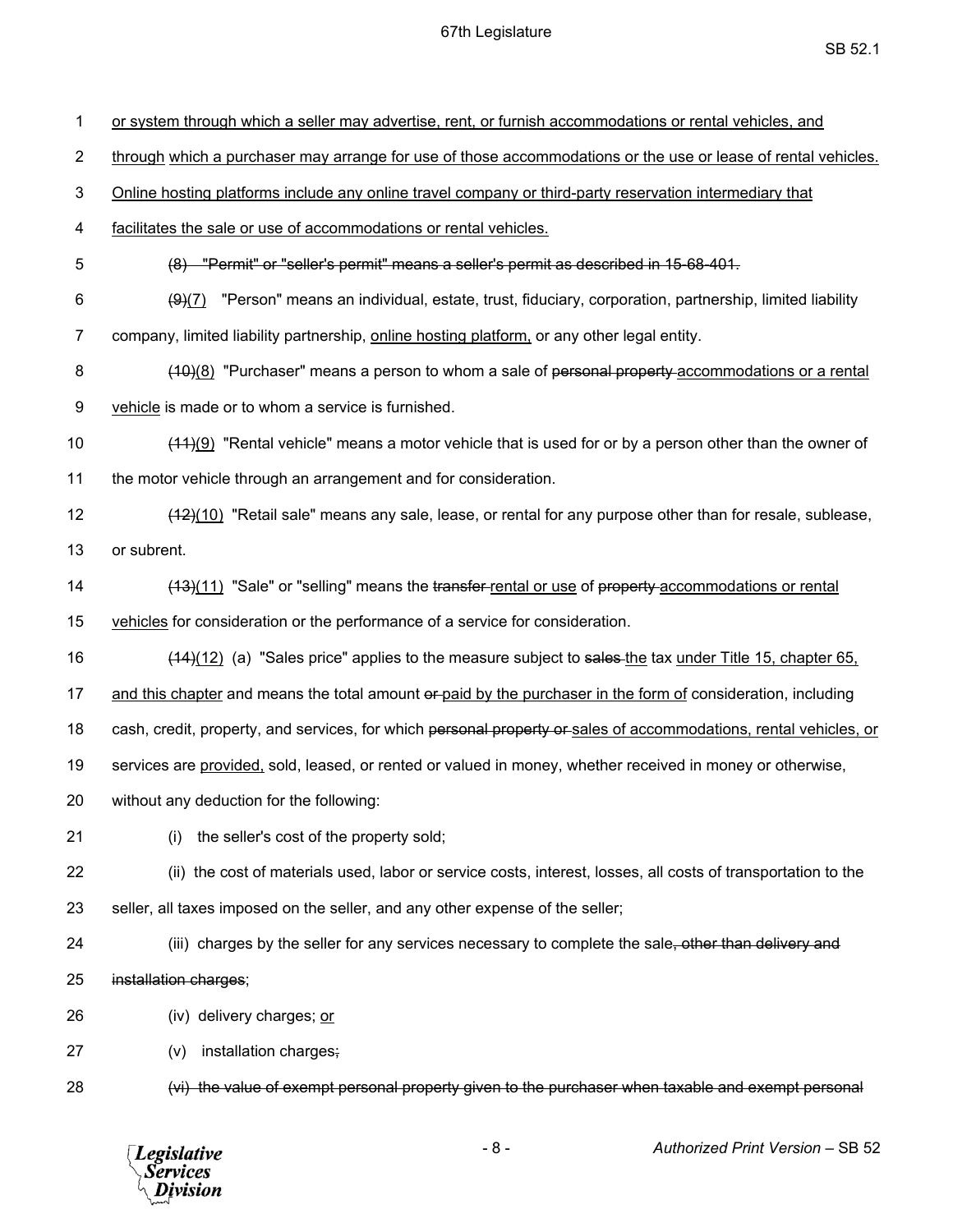| 1              | property have been bundled together and sold by the seller as a single product or piece of merchandise; and          |
|----------------|----------------------------------------------------------------------------------------------------------------------|
| $\overline{2}$ | (vii) credit for any trade-in.                                                                                       |
| 3              | The amount received for charges listed in subsections $(14)(a)(iii)(12)(a)(ii)$ through $(14)(a)(iii)$<br>(b)        |
| 4              | $(12)(a)(v)$ are excluded from the sales price if they are separately stated on the invoice, billing, or similar     |
| 5              | document given to the purchaser and the charge is not subject to subsection (12)(c).                                 |
| 6              | (c) The term does not include:                                                                                       |
| 7              | (i) discounts, including cash, term, or coupons that are not reimbursed by a third party that are                    |
| 8              | allowed by a seller and taken by a purchaser on a sale;                                                              |
| 9              | (ii) interest, financing, and carrying charges from credit extended on the sale of personal property or              |
| 10             | services if the amount is separately stated on the invoice, bill of sale, or similar document given to the           |
| 11             | purchaser; or                                                                                                        |
| 12             | (iii) any taxes legally imposed directly on the consumer that are separately stated on the invoice, bill of          |
| 13             | sale, or similar document given to the purchaser.                                                                    |
| 14             | (d) In an exchange in which the money or other consideration received does not represent the value                   |
| 15             | of the property or service exchanged, sales price means the reasonable value of the property or service              |
| 16             | exchanged.                                                                                                           |
| 17             | (e) When the sale of property or services is made under any type of charge or conditional or time-                   |
| 18             | sales contract or the leasing of property is made under a leasing contract, the seller or lessor shall treat the     |
| 19             | sales price, excluding any type of time-price differential, under the contract as the sales price at the time of the |
| 20             | sale.                                                                                                                |
| 21             | Unless specifically excluded, sales price includes any separate mandatory charge or fee that a<br>(C)                |
| 22             | purchaser must pay to use the accommodations or rental vehicle, including a fee or a service, commission, or         |
| 23             | other charge that an online hosting platform receives to facilitate the sale or rental.                              |
| 24             | $(15)(13)$ "Sales tax" and "use tax" mean the applicable tax imposed by 15-68-102.                                   |
| 25             | (16)(14) "Seller" means a person that makes sales, leases, or rentals of personal property or services               |
| 26             | sells accommodations or rental vehicles, including an online hosting platform.                                       |
| 27             | $(47)(15)$ (a) "Service" means an activity that is engaged in for another person for consideration and               |
| 28             | that is distinguished from the sale or lease of property accommodations or rental vehicles. Service includes         |

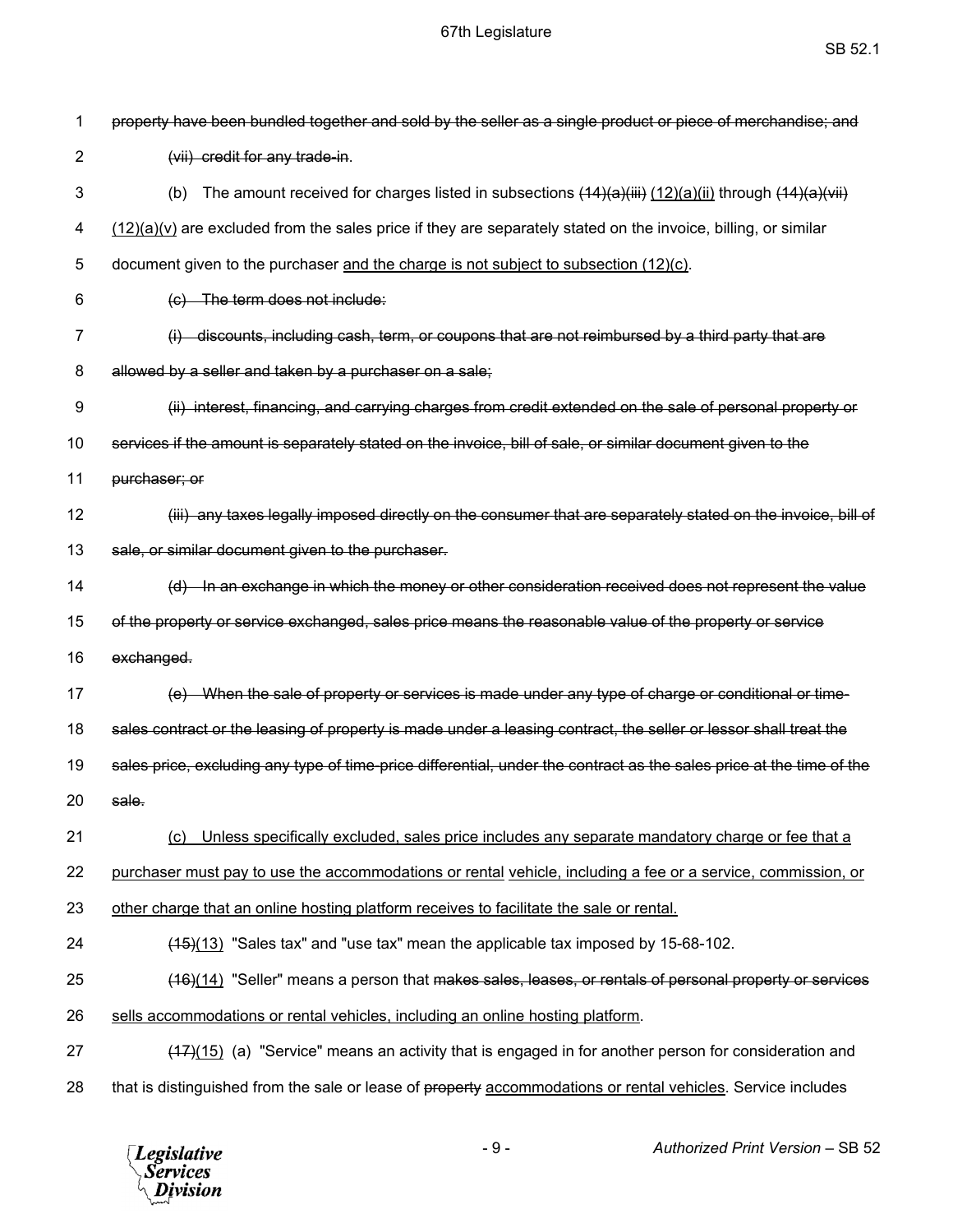| 1              | activities performed by a person for its members or shareholders an online hosting platform.                     |
|----------------|------------------------------------------------------------------------------------------------------------------|
| $\overline{2}$ | In determining what a service is, the intended use, principal objective, or ultimate objective of the<br>(b)     |
| 3              | contracting parties is irrelevant.                                                                               |
| 4              | (16) "Short-term rental" means any individually or collectively owned single-family house or dwelling            |
| 5              | unit or any unit or group of units in a condominium, cooperative, or timeshare, or owner-occupied residential    |
| 6              | home that is offered for a fee for 30 days or less.                                                              |
| 7              | (17) "Short-term rental marketplace" means a person that provides a platform through which a seller or           |
| 8              | the authorized agent of the seller offers a short-term rental to an occupant.                                    |
| 9              | (18) "Timeshare" means any facility for which multiple parties or individuals own a right to use the             |
| 10             | facility, for lodging purposes, and these parties or individuals do not hold claim to ownership of the physical  |
| 11             | property.                                                                                                        |
| 12             | (18) "Use" or "using" includes use, consumption, or storage, other than storage for resale or for use            |
| 13             | solely outside this state, in the ordinary course of business."                                                  |
| 14             |                                                                                                                  |
| 15             | NEW SECTION. Section 8. Short-term rental marketplace registration -- collection of tax. (1) A                   |
| 16             | short-term rental marketplace shall register with the department of revenue for collection, reporting, and       |
| 17             | payment of the tax provided for in Title 15, chapter 65, and this chapter on short-term rentals due from sellers |
| 18             | on any sale facilitated by the short-term rental marketplace.                                                    |
| 19             | A short-term rental marketplace shall collect, report, and pay taxes imposed by Title 15, chapter<br>(2)         |
| 20             | 65, and this chapter.                                                                                            |
| 21             | The tax collected under Title 15, chapter 65, and this chapter, is on the sales price, as defined in<br>(3)      |
| 22             | 15-68-101.                                                                                                       |
| 23             | Unless approved to do otherwise by the department, a short-term rental marketplace selling<br>(4)                |
| 24             | accommodations at two or more short-term rentals shall file a separate return for each separate short-term       |
| 25             | rental if each separate short-term rental is in a different city, county, or tourism region.                     |
| 26             |                                                                                                                  |
| 27             | Section 9. Section 15-68-502, MCA, is amended to read:                                                           |
| 28             | "15-68-502. Returns -- payment -- authority of department. (1) (a) Except as provided in                         |
|                |                                                                                                                  |

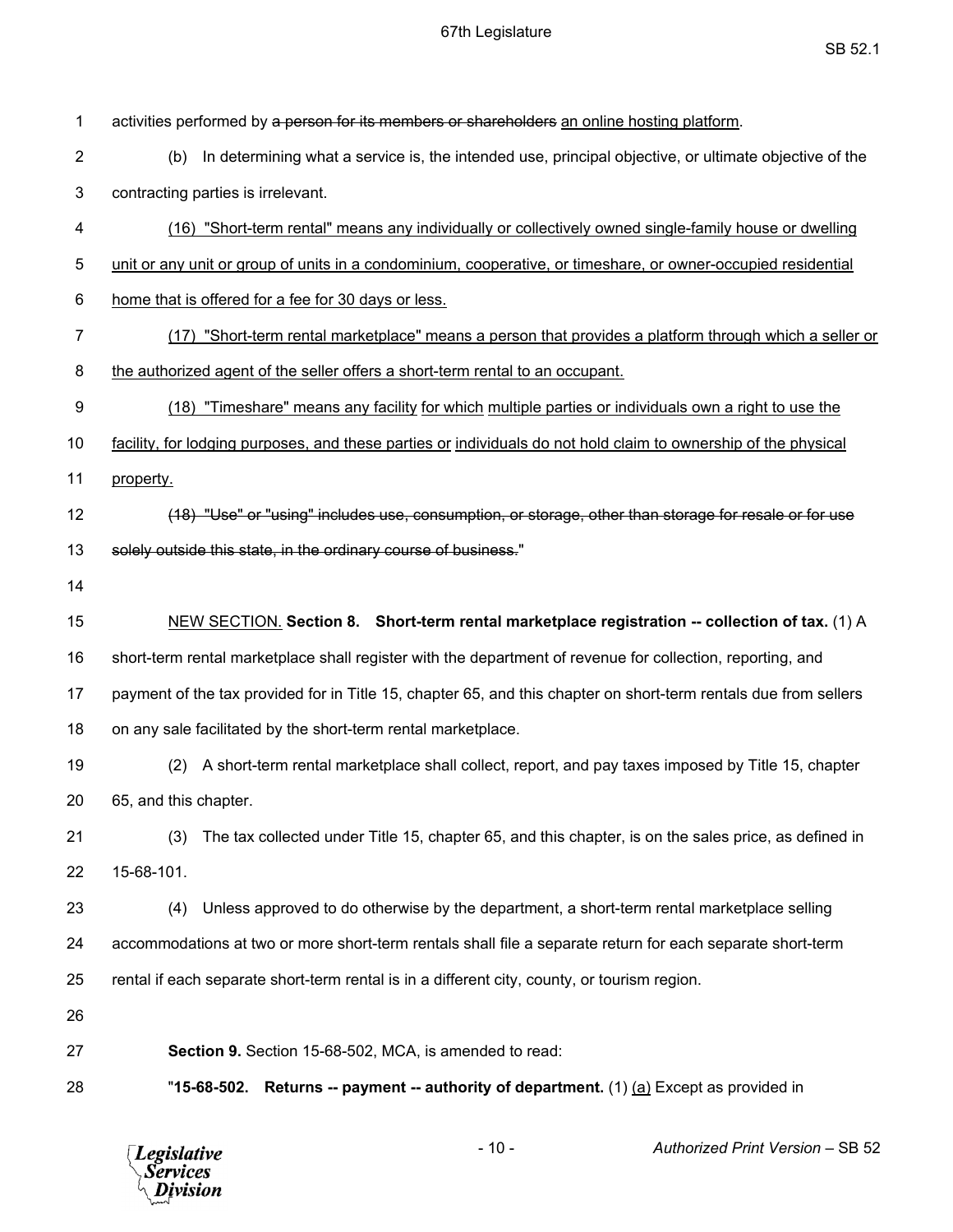| 1              | subsection (2), on or before the last day of the month following the calendar quarter in which the transaction       |
|----------------|----------------------------------------------------------------------------------------------------------------------|
| $\overline{2}$ | subject to the tax imposed by this chapter occurred, a return, on a form provided by the department, and             |
| 3              | payment of the tax for the preceding quarter must be filed with the department.                                      |
| 4              | (b) Each person engaged in business within this state or using property or services within this state                |
| 5              | that are subject to tax under this chapter shall file a return.                                                      |
| 6              | (c) A person making retail sales at two or more places of business shall file a separate return for each             |
| 7              | separate place of business.                                                                                          |
| 8              | The payment of the tax on the gross receipts must include any tax on the sales price or base<br>(d)                  |
| 9              | rental charge that is collected at the time of reservation unless the purchaser cancels the reservation or fails to  |
| 10             | appear for the reservation and the seller refunds the sales price to the purchaser for the canceled or unfilled      |
| 11             | reservation in the same quarter in which the sales price was collected. The seller may apply to the department       |
| 12             | of revenue for the remitted tax portion of the canceled reservation if the refund is shown to be in a later quarter. |
| 13             | A person who has been issued a seasonal seller's permit shall file a return and pay the tax on the<br>(2)            |
| 14             | date or dates set by the department.                                                                                 |
| 15             | (a) For the purposes of the sales tax or use tax, a return must be filed by:<br>(3)                                  |
| 16             | a retailer required to collect the tax; and<br>(i)                                                                   |
| 17             | (ii) a person that:                                                                                                  |
| 18             | purchases any items the storage, use, or other consumption of which is subject to the sales tax or<br>(A)            |
| 19             | use tax; and                                                                                                         |
| 20             | (B) has not paid the tax to a retailer required to pay the tax.                                                      |
| 21             | Each return must be authenticated by the person filing the return or by the person's agent<br>(b)                    |
| 22             | authorized in writing to file the return.                                                                            |
| 23             | (a) A person required to collect and pay to the department the taxes imposed by this chapter shall<br>(4)            |
| 24             | keep records, render statements, make returns, and comply with the provisions of this chapter and the rules          |
| 25             | prescribed by the department. Each return or statement must include the information required by the rules of         |
| 26             | the department.                                                                                                      |
| 27             | For the purpose of determining compliance with the provisions of this chapter, the department is<br>(b)              |
| 28             | authorized to examine or cause to be examined any books, papers, records, or memoranda relevant to making            |

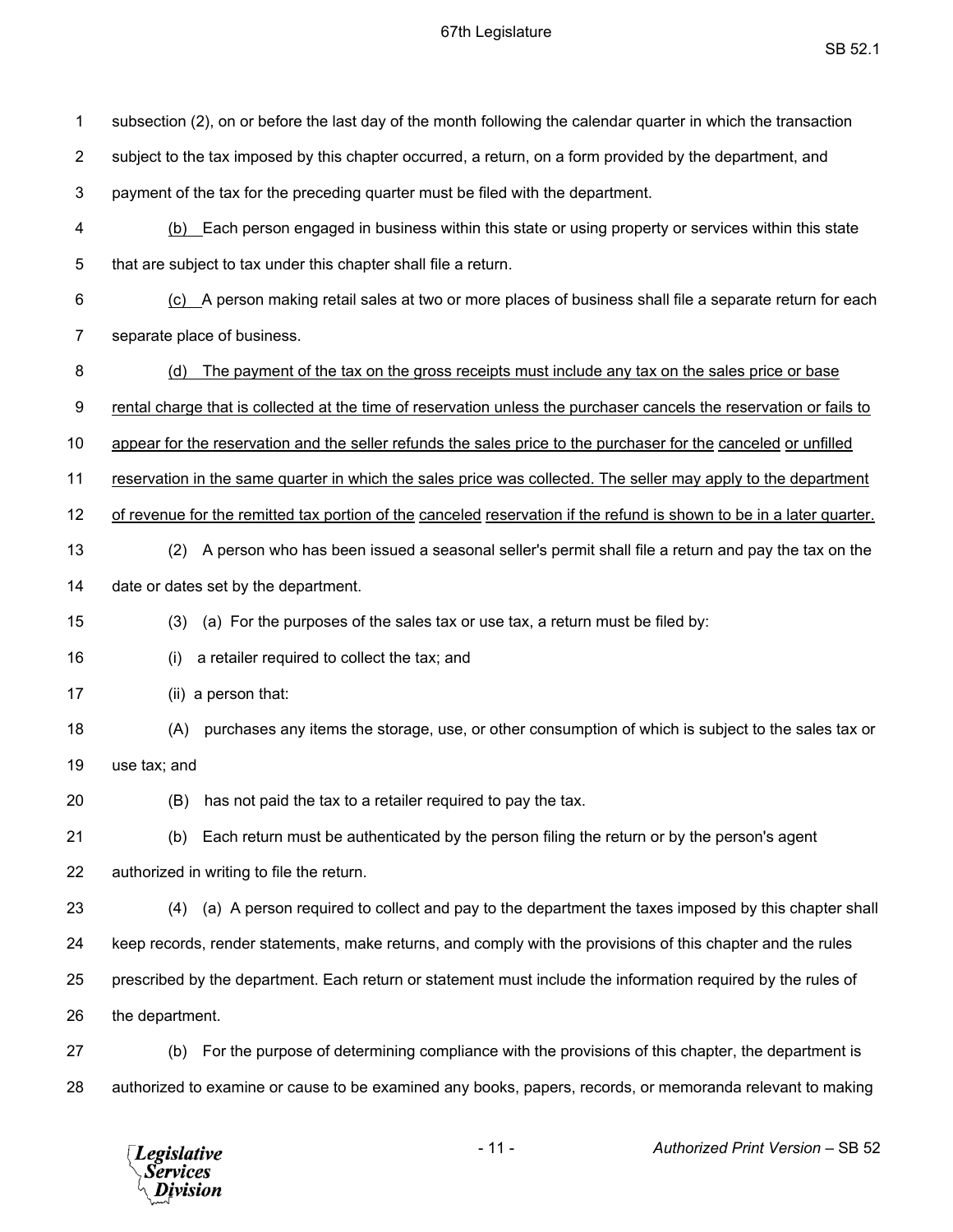| 1              | a determination of the amount of tax due, whether the books, papers, records, or memoranda are the property        |
|----------------|--------------------------------------------------------------------------------------------------------------------|
| $\overline{2}$ | of or in the possession of the person filing the return or another person. In determining compliance, the          |
| 3              | department may use statistical sampling and other sampling techniques consistent with generally accepted           |
| 4              | auditing standards. The department may also:                                                                       |
| 5              | require the attendance of a person having knowledge or information relevant to a return;<br>(i)                    |
| 6              | (ii) compel the production of books, papers, records, or memoranda by the person required to attend;               |
| 7              | (iii) implement the provisions of 15-1-703 if the department determines that the collection of the tax is          |
| 8              | or may be jeopardized because of delay;                                                                            |
| 9              | (iv) take testimony on matters material to the determination; and                                                  |
| 10             | administer oaths or affirmations.<br>(v)                                                                           |
| 11             | Pursuant to rules established by the department, returns may be computer-generated and<br>(5)                      |
| 12             | electronically filed."                                                                                             |
| 13             |                                                                                                                    |
| 14             | Section 10. Section 76-8-103, MCA, is amended to read:                                                             |
|                |                                                                                                                    |
| 15             | "76-8-103. Buildings for lease or rent -- exemptions. (1) A building created for lease or rent on a                |
| 16             | single tract is exempt from the provisions of this part if:                                                        |
| 17             | the building is in conformance with applicable zoning regulations adopted pursuant to Title 76,<br>(a)             |
| 18             | chapter 2, parts 1 through 3, provided that the zoning contains the elements of 76-8-107; or                       |
| 19             | when applicable zoning regulations are not in effect:<br>(b)                                                       |
| 20             | (i) the building was in existence or under construction before September 1, 2013;                                  |
| 21             | (ii) the building is a facility-provides accommodations as defined in 45-65-101 15-68-101 that is are              |
| 22             | subject to the lodging facility use tax under Title 15, chapter 65, except for recreational camping vehicles or    |
| 23             | mobile home parks;                                                                                                 |
| 24             | (iii) the building is created for lease or rent for farming or agricultural purposes;                              |
| 25             | (iv) the building is not served by water and wastewater and will not be leased or rented;                          |
| 26             | the building is served by water and wastewater and the landowner records a notarized declaration<br>(v)            |
| 27             | with the clerk and recorder of the county in which the property is located stating that the proposed building will |